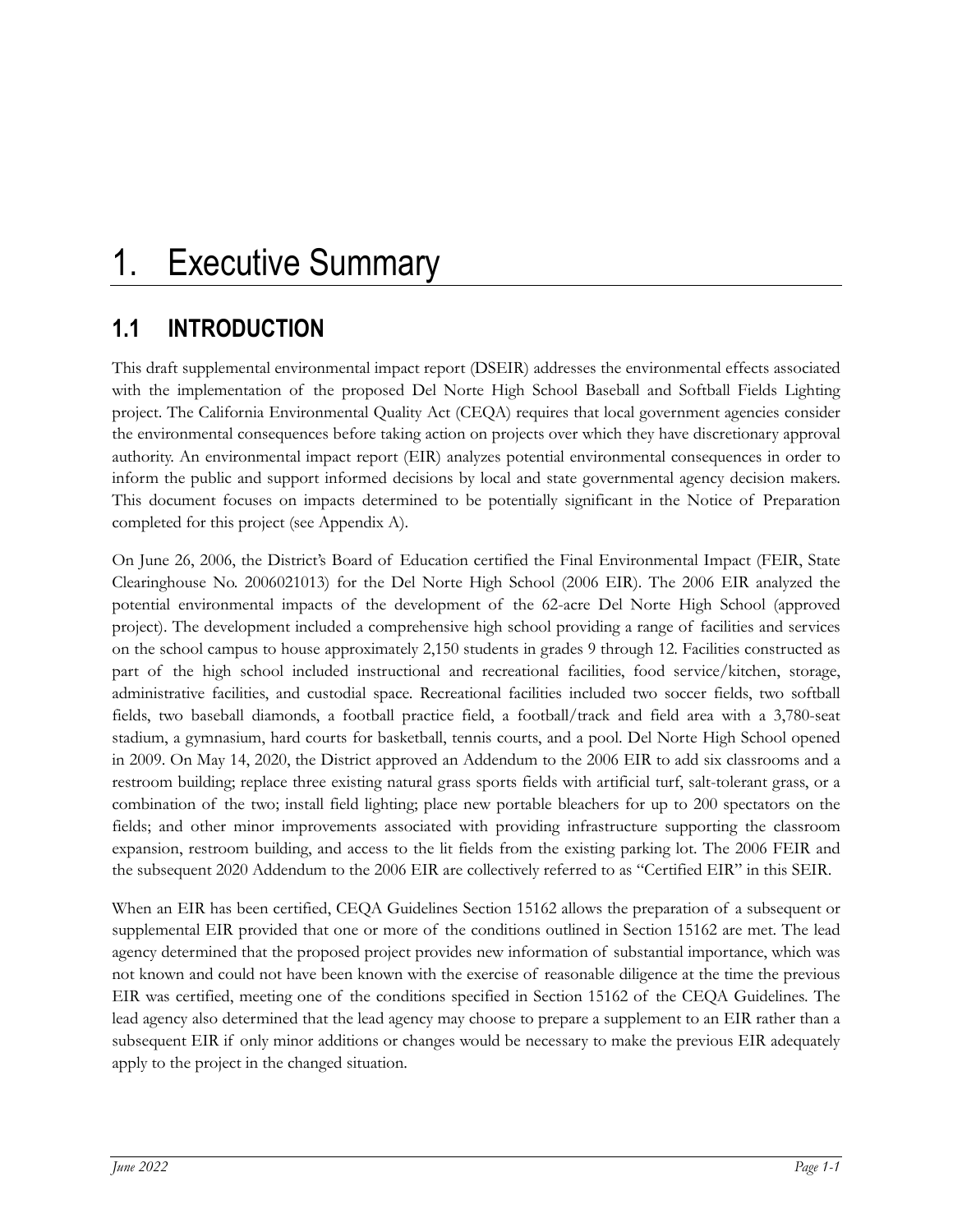This DSEIR has been prepared pursuant to the requirements of CEQA and the Poway Unified School District's (District) CEQA procedures. The District, as the lead agency, has reviewed and revised all submitted drafts, technical studies, and reports as necessary to reflect its own independent judgment, including review of all technical subconsultant reports.

Data for this DSEIR derive from on-site field observations; analysis of adopted plans and policies; review of available studies, reports, data, and similar literature; and specialized environmental assessments (photometric plan; visual simulation; and air quality, noise, and traffic studies).

### **1.2 ENVIRONMENTAL PROCEDURES**

This DSEIR has been prepared pursuant to CEQA to assess the environmental effects associated with implementation of the proposed project as well as anticipated future discretionary actions and approvals. CEQA established six main objectives for an EIR:

- 1. Disclose to decision makers and the public the significant environmental effects of proposed activities.
- 2. Identify ways to avoid or reduce environmental damage.
- 3. Prevent environmental damage by requiring implementation of feasible alternatives or mitigation measures.
- 4. Disclose to the public reasons for agency approval of projects with significant environmental effects.
- 5. Foster interagency coordination in the review of projects.
- 6. Enhance public participation in the planning process.

An EIR is the most comprehensive form of environmental documentation in CEQA and the CEQA Guidelines; it is intended to provide an objective, factually supported analysis and full disclosure of the environmental consequences of a proposed project with the potential to result in significant, adverse environmental impacts.

An EIR is one of various decision-making tools used by a lead agency to consider the merits and disadvantages of a project that is subject to its discretionary authority. Before approving a proposed project, the lead agency must consider the information in the EIR; determine whether the EIR was prepared in accordance with CEQA and the CEQA Guidelines; determine that it reflects the independent judgment of the lead agency; adopt findings concerning the project's significant environmental impacts and alternatives; and adopt a statement of overriding considerations if significant impacts cannot be avoided.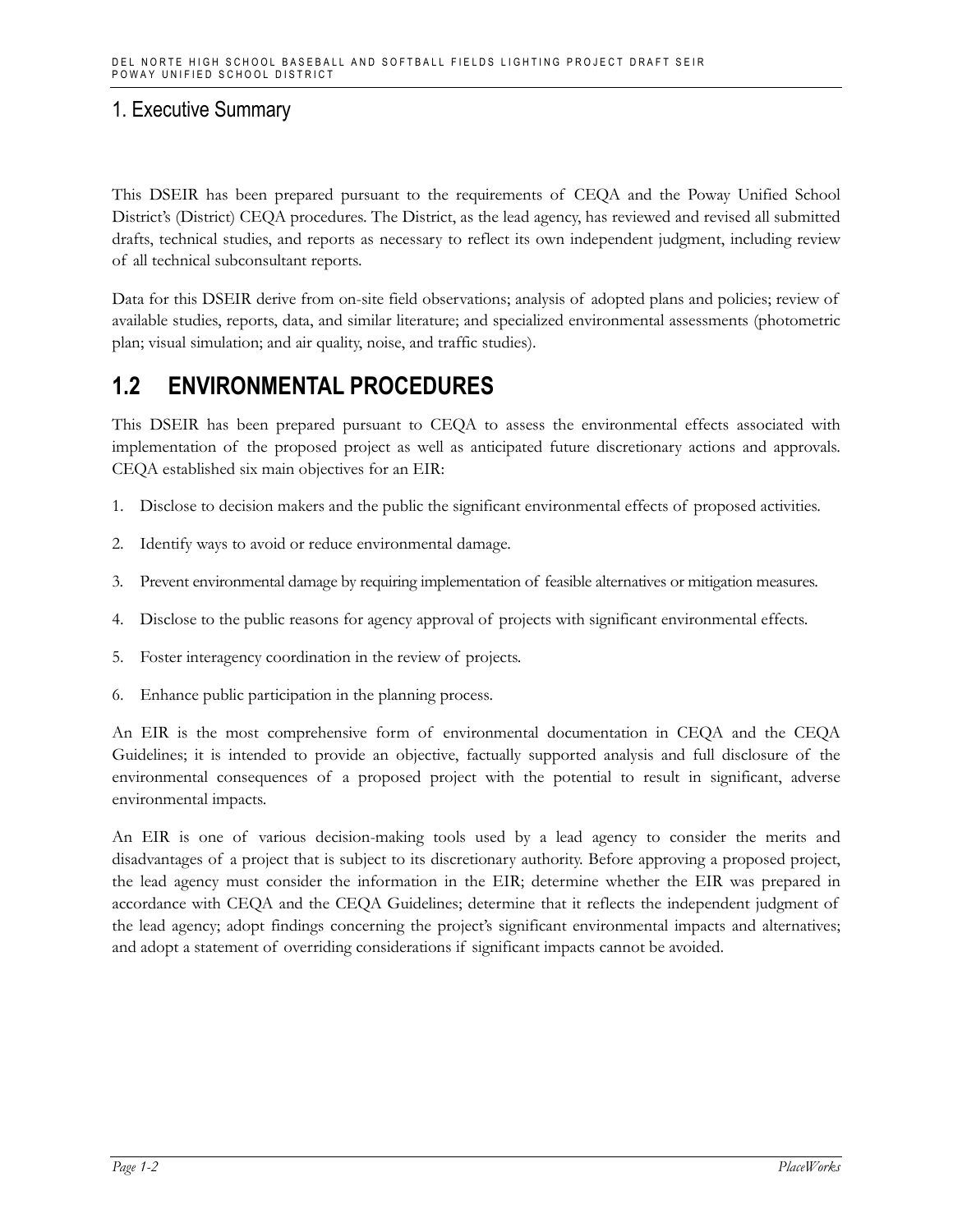## **1.2.1 EIR Format**

**Chapter 1. Executive Summary:** Summarizes the background and description of the proposed project, the format of this SEIR, project alternatives, any critical issues remaining to be resolved, and the potential environmental impacts and mitigation measures identified for the project.

**Chapter 2. Introduction:** Describes the purpose of this SEIR, background on the project, the notice of preparation, the use of incorporation by reference, and Final SEIR certification.

**Chapter 3. Project Description:** A detailed description of the project, including its objectives, its area and location, approvals anticipated to be required as part of the project, necessary environmental clearances, and the intended uses of this SEIR.

**Chapter 4. Environmental Setting:** A description of the physical environmental conditions in the vicinity of the project as they existed at the time the notice of preparation was published, from local and regional perspectives. These provide the baseline physical conditions from which the lead agency determines the significance of the project's environmental impacts.

**Chapter 5. Environmental Analysis:** Each environmental topic is analyzed in a separate section that discusses: the thresholds used to determine if a significant impact would occur; the methodology to identify and evaluate the potential impacts of the project; the existing environmental setting; the potential adverse and beneficial effects of the project; the level of impact significance before mitigation; the mitigation measures for the proposed project; the level of significance after mitigation is incorporated; and the potential cumulative impacts of the proposed project and other existing, approved, and proposed development in the area.

**Chapter 6. Significant Unavoidable Adverse Impacts:** Describes the significant unavoidable adverse impacts of the proposed project.

**Chapter 7. Alternatives to the Proposed Project:** Describes the alternatives and compares their impacts to the impacts of the proposed project. Alternatives include the No Project Alternative and the Baseball Field Lighting Only Alternative.

**Chapter 8. Significant Irreversible Changes Due to the Proposed Project:** Describes the significant irreversible environmental changes associated with the project.

**Chapter 9. Growth-Inducing Impacts of the Project:** Describes the ways in which the proposed project would cause increases in employment or population that could result in new physical or environmental impacts.

**Chapter 10. Organizations and Persons Consulted:** Lists the people and organizations that were contacted during the preparation of this EIR.

**Chapter 11. Qualifications of Persons Preparing EIR:** Lists the people who prepared this EIR for the proposed project.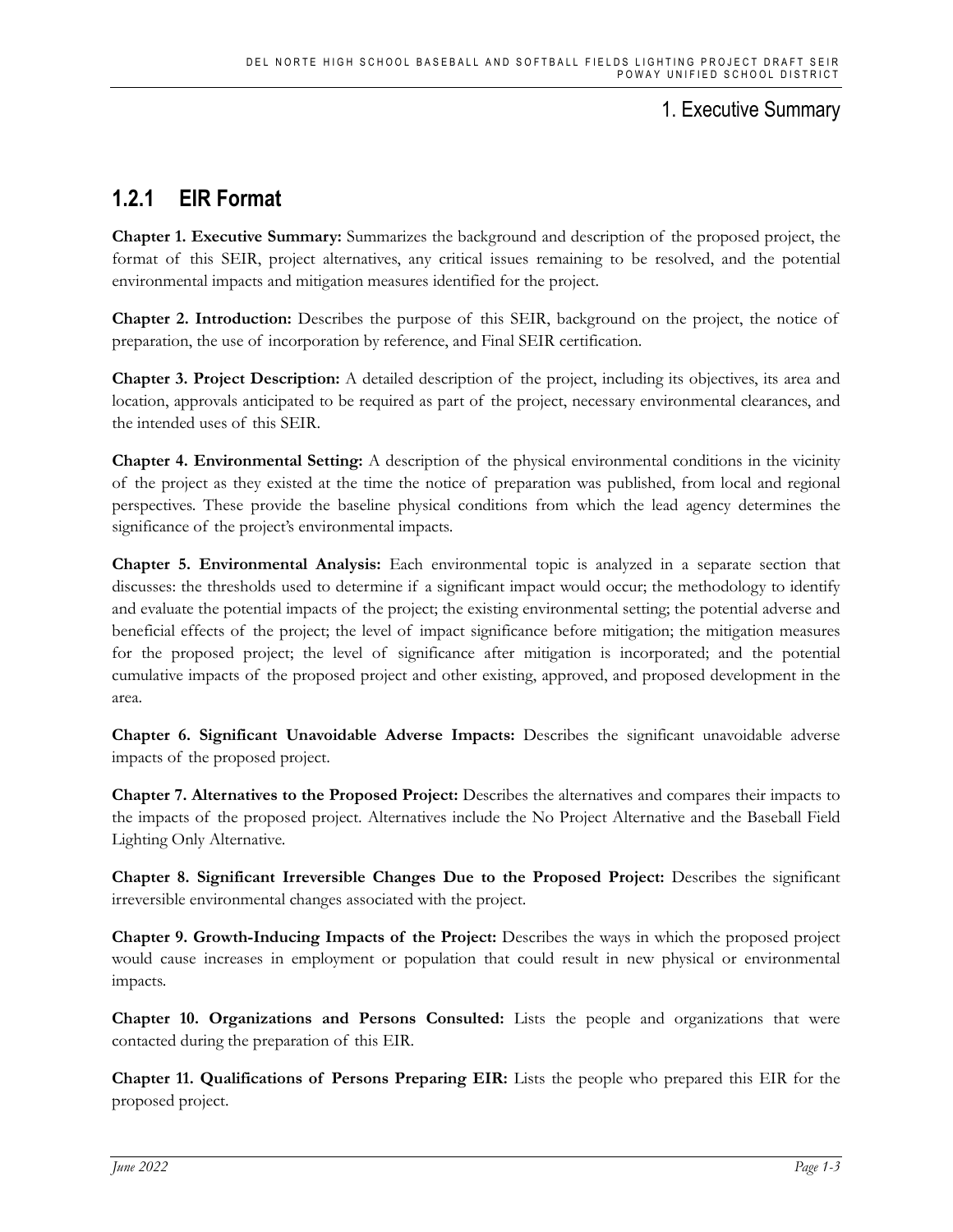**Chapter 12. Bibliography:** The technical reports and other sources used to prepare this EIR.

**Appendices:** The appendices for this document (in PDF format on a USB attached to the back cover) comprise these supporting documents:

- Appendix A: NOP and NOP Comments
- Appendix B: Lighting Systems Plan
- Appendix C: Air Quality Data
- Appendix D: Noise Data
- **Appendix E:** Path of Travel Plan

### **1.2.2 Type and Purpose of This DSEIR**

This DSEIR has been prepared as a "Project EIR," defined by Section 15161 of the CEQA Guidelines (California Code of Regulations, Title 14, Division 6, Chapter 3). This type of EIR examines the environmental impacts of a specific development project and should focus primarily on the changes in the environment that would result from the development project. The SEIR shall examine all phases of the project—planning, construction, and operation.

### **1.3 PROJECT LOCATION**

Del Norte High School is at 16601 Nighthawk Lane in San Diego, San Diego County, California (APNs 678- 23-040 and 678-23-012). As shown in Figure 3-1, *Regional Location*, the City of San Diego is surrounded by the cities of Poway, Escondido, Solana Beach, Del Mar, Santee, and El Cajon and by unincorporated San Diego County. The Pacific Ocean forms the county's western margin.

Del Norte High School campus totals 62 acres and is bounded by Nighthawk Lane to the northwest, Del Sur Ridge Road and Lone Quail Road to the north, Deer Ridge Road to the east, and Camino San Bernardo to the south. The western 40 acres of the campus (APN 678-23-040) are in the City of San Diego, and the eastern 22 acres (APN 678-23-012) are in unincorporated San Diego County (Figure 3-2, *Local Vicinity*). Del Norte High School is part of two master planned communities: the western 40 acres is in the Black Mountain Ranch Community Plan, and the eastern 22 acres is in the 4S Ranch Specific Plan.

The area of disturbance for the proposed project is the existing varsity baseball field and varsity softball fields near the southeast corner of the Del Norte High School campus. The varsity baseball field is bordered by portable classrooms to the north, varsity softball field to the south, hardcourts and junior varsity baseball field to the east, and Deer Ridge Road to the west. The varsity softball field is bordered by the varsity baseball field to the north, softball practice field and turf athletic field to the east and south, and Deer Ridge Road to the west. See Figure 3-3, *Aerial Photograph*.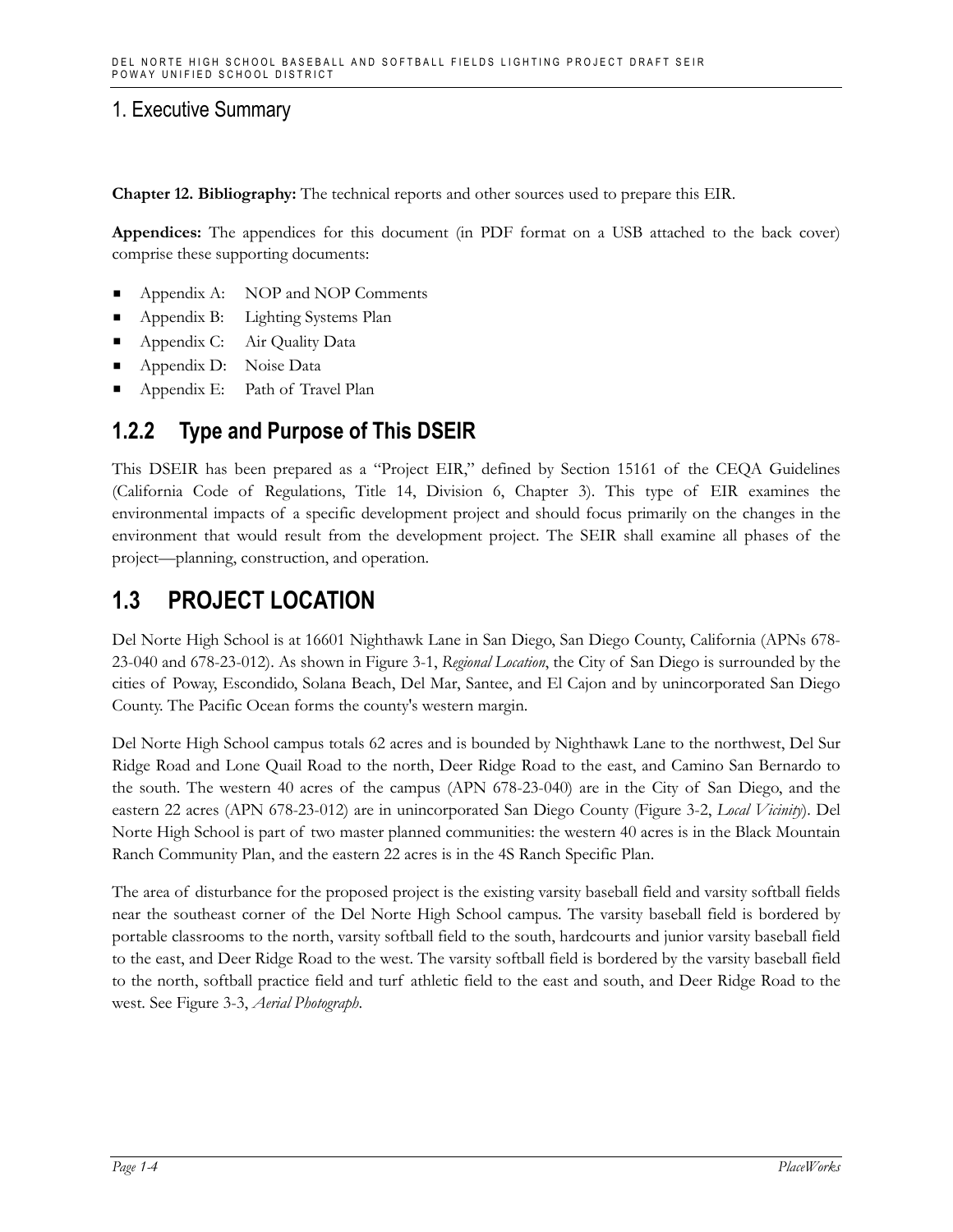# **1.4 PROJECT SUMMARY**

The District proposes to add competitive sports lighting to the existing varsity baseball and softball fields (ballfields) at Del Norte High School. No additional sports programs would be added that could increase participants or spectators. As with the existing conditions, the newly lit athletic facilities would be available for use by community groups after school hours when the facilities are not in use by students, and during weekends as provided by the District's use policy under the Civic Center Act.

The proposed project would require limited demolition of hardscape and softscape to install lighting poles at the existing sports facilities. No structural demolition would be required, and no PA system would be installed. The lighting has been designed to meet the California Interscholastic Federation field lighting recommendations for competitive events. Sports lighting would consist of concrete bases with galvanized steel poles between 60 and 90 feet tall, with LED luminaires mounted at various heights, as described below.

#### **Varsity Baseball Field**

The varsity baseball sports lighting would consist of eight galvanized steel poles (four 70 feet, two 80 feet, and two 90 feet tall) with LED luminaires mounted at various heights (see Figure 3-5). Four 70-foot outfield poles (C1, C2, D1, and D2) would each have 4 luminaires; two 80-foot infield poles (A1 and A2) would each have 6 luminaires; and two 90-foot poles (B1 and B2) by the bullpens would each have 10 luminaires—for a total of 48 LED luminaires mounted at various heights, from 16 feet to 90 feet. Average light levels for the baseball field would be approximately 52.6 foot-candles (fc) for the infield and 32.1 fc for the outfield.

#### **Varsity Softball Field**

The varsity softball sports lighting would consist of six galvanized steel poles (two 60 feet and four 70 feet tall) with LED luminaires mounted at various heights (see Figure 3-5). Two 60-foot outfield poles (C3 and C4) would each have 4 luminaires; two 70-foot poles by the bullpens (B3 and B4) would each have 7 luminaires; and two 70-foot poles near the infield (A3 and A4) would each have 5 luminaires—for a total of 32 LED luminaires mounted at various heights, from 16 feet to 70 feet. Average light levels for the softball field would be approximately 50.6 fc for the infield and 35 fc for the outfield.

#### **Access**

The ballfields are currently accessed through the main campus and through the existing pedestrian gate, which is just south of Deer Ridge Place on Deer Ridge Road, near the varsity softball field. The proposed project would not change the on- or off-site access to the ballfields.

# **1.5 SUMMARY OF PROJECT ALTERNATIVES**

The CEQA Guidelines state that an EIR must address "a range of reasonable alternatives to the project, or to the location of the project, which would feasibly attain the basic objectives of the project, but would avoid or substantially lessen any of the significant effects of the project and evaluate the comparative merits of the alternatives" (Section 15126.6[a]). The alternatives in this DSEIR were based, in part, on their potential to reduce or eliminate some of the impacts determined to be potentially significant for implementation of the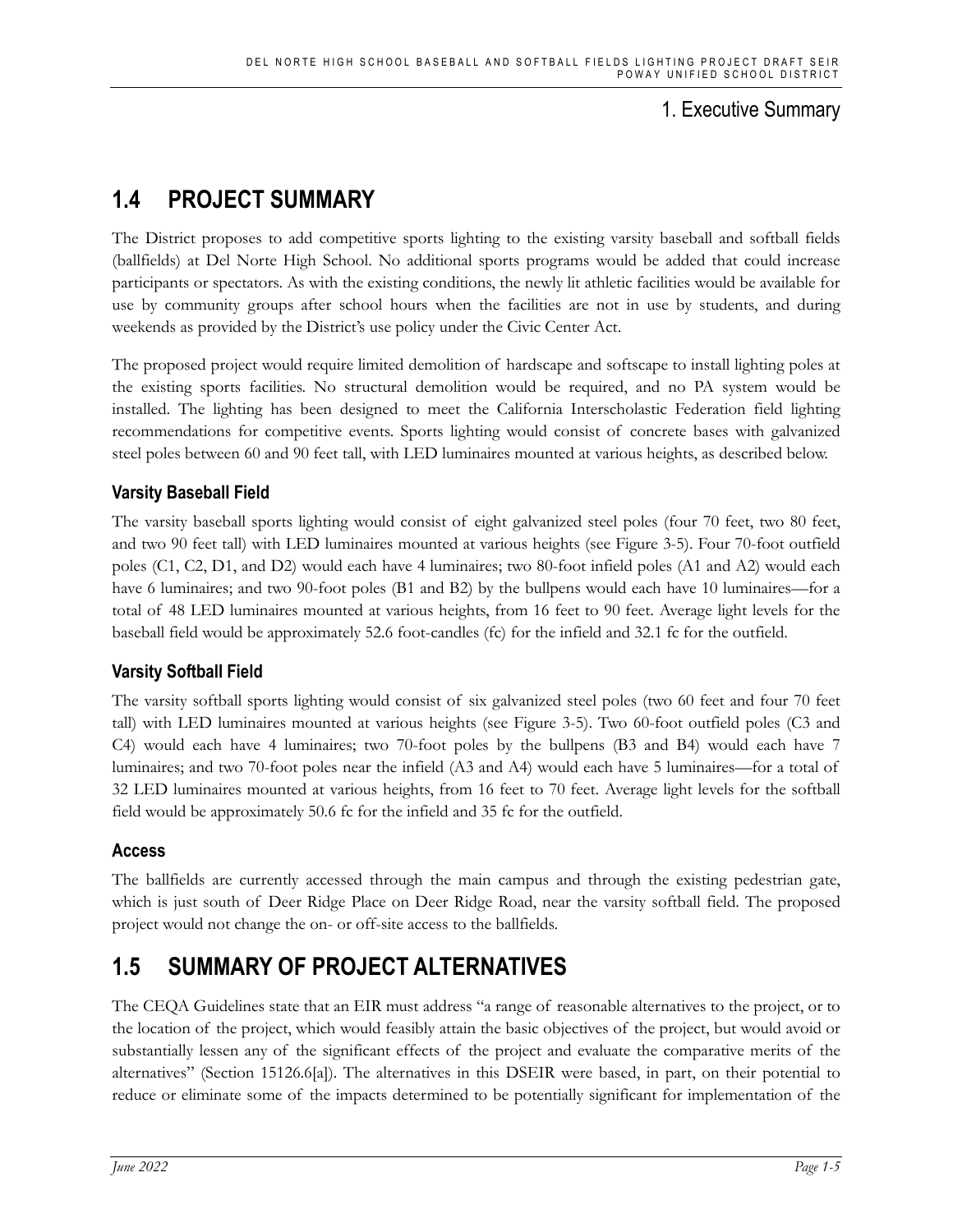Del Norte High School Baseball and Softball Fields Lighting Project because no significant and unavoidable has been identified (see Table 1-2, *Summary of Environmental Impacts, Mitigation, and Levels of Significance After Mitigation*). The project alternatives were not reviewed for financial feasibility. Project alternatives are assessed in further detail in Chapter 7, *Alternatives to the Proposed Project*.

### **1.5.1 No-Project Alternative**

The CEQA Guidelines requires the analysis of a No Project Alternative. This analysis must discuss the existing site conditions as well as what would be reasonably expected to occur in the foreseeable future if the project were not approved. Under the No Project Alternative, the varsity baseball and softball fields would not be lighted. The existing ballfields would continue to be used only during the daytime hours, and with the later school start time, the District would need to find other ways to accommodate the existing baseball and softball programs, such as traveling to other ballfields with lights, sharing fields, and/or reducing practice hours and programs. This alternative would not meet any of the project objectives.

#### **1.5.1.1 ABILITY TO REDUCE ENVIRONMENTAL IMPACTS**

The No Project Alternative would lessen the proposed project's environmental impacts in all areas (i.e., aesthetics, air quality, noise, and transportation). However, the proposed project would not result in any significant and unavoidable impact, and this alternative would not meet any of the project objectives, as discussed in Chapter 7, *Alternatives to the Proposed Project*.

### **1.5.2 Baseball Field Lighting Only Alternative**

Under this alternative, only the varsity baseball field would be lighted with eight light poles, and the varsity softball field would remain as is. This alternative would require that the varsity baseball field be shared and accommodate the uses proposed for the varsity softball field as well. This would require the lighted varsity baseball field to be used more and for longer hours. For example, under this alternative, the lights could be on until 10 pm daily from February to June instead of the proposed 8 pm, and until 10 pm daily from August to November instead of the proposed 9 pm three times a week. However, this alternative would not be able to accommodate all of the scheduling demands for the varsity softball field and would require some of the practices and games to be played elsewhere with lights. This alternative would only partially meet the project objectives.

#### **1.5.2.1 ABILITY TO REDUCE ENVIRONMENTAL IMPACTS**

The Baseball Field Lighting Only alternative would lessen the proposed project's environmental impacts related to aesthetics and construction-related air quality, noise, and transportation impacts. However, it would have greater operational air quality and transportation impacts and neutral operational noise impacts. The proposed project would not result in any significant and unavoidable impact, and this alternative would partially meet the project objectives, as discussed in Chapter 7.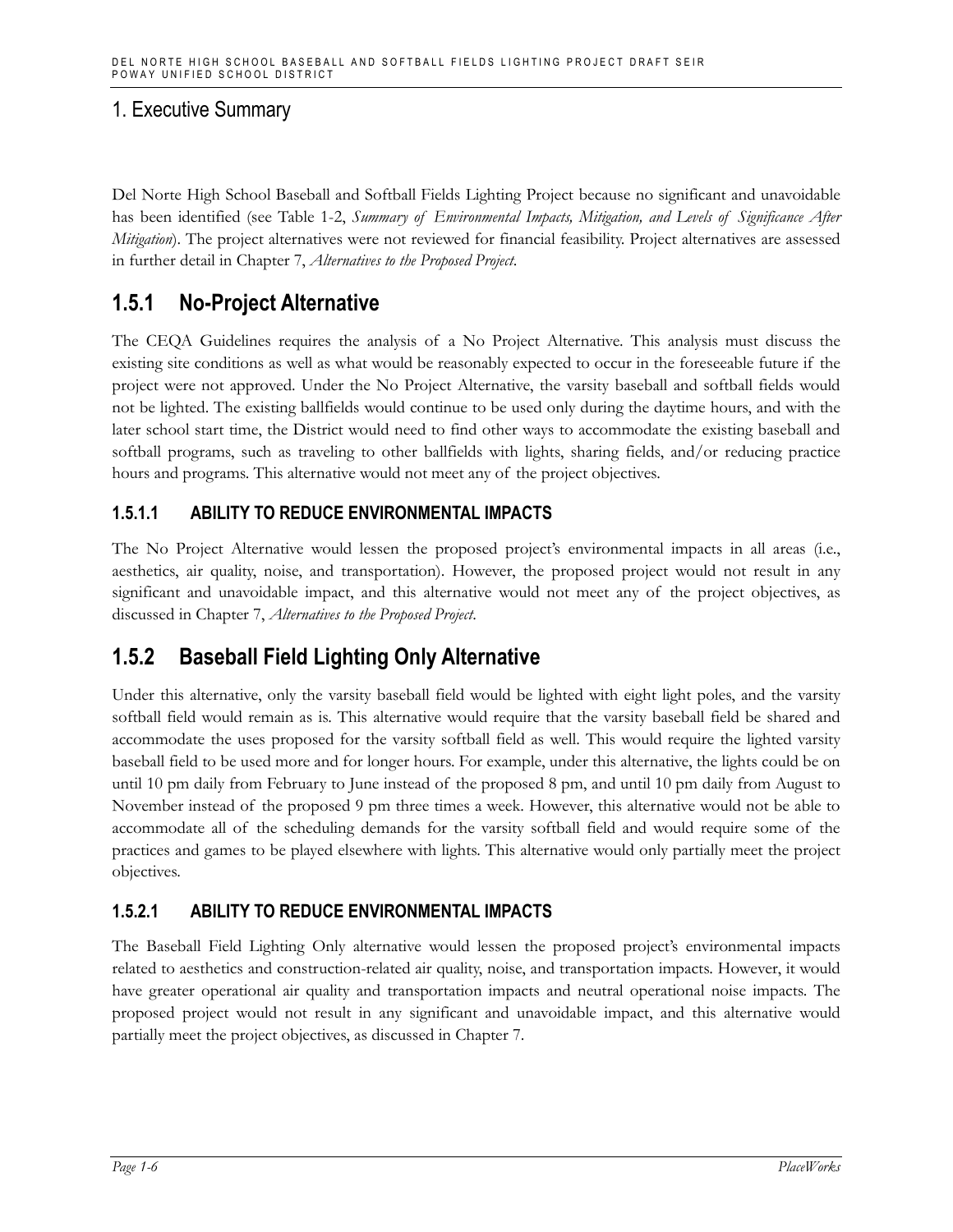# **1.6 ISSUES TO BE RESOLVED**

Section 15123(b)(3) of the CEQA Guidelines requires that an EIR contain issues to be resolved, including the choice among alternatives and whether or how to mitigate significant impacts. With regard to the proposed project, the major issues to be resolved include decisions by the lead agency as to:

- 1. Whether this DSEIR adequately describes the environmental impacts of the project.
- 2. Whether the proposed land use changes are compatible with the character of the existing area.
- 3. Whether the identified project objectives and mitigation measures should be adopted or modified.
- 4. Whether there are other mitigation measures that should be applied to the project besides the Mitigation Measures identified in the DEIR.
- 5. Whether there are any alternatives to the project that would substantially lessen any of the significant impacts of the proposed project and achieve most of the basic project objectives.

# **1.7 AREAS OF CONTROVERSY**

There are no areas of controversy with the proposed project.

# **1.8 SUMMARY OF ENVIRONMENTAL IMPACTS, MITIGATION MEASURES, AND LEVELS OF SIGNIFICANCE AFTER MITIGATION**

Table 1-1 summarizes the conclusions of the environmental analysis contained in this SEIR. Impacts are identified as significant or less than significant, and mitigation measures are identified for all significant impacts. The level of significance after imposition of the mitigation measures is also presented.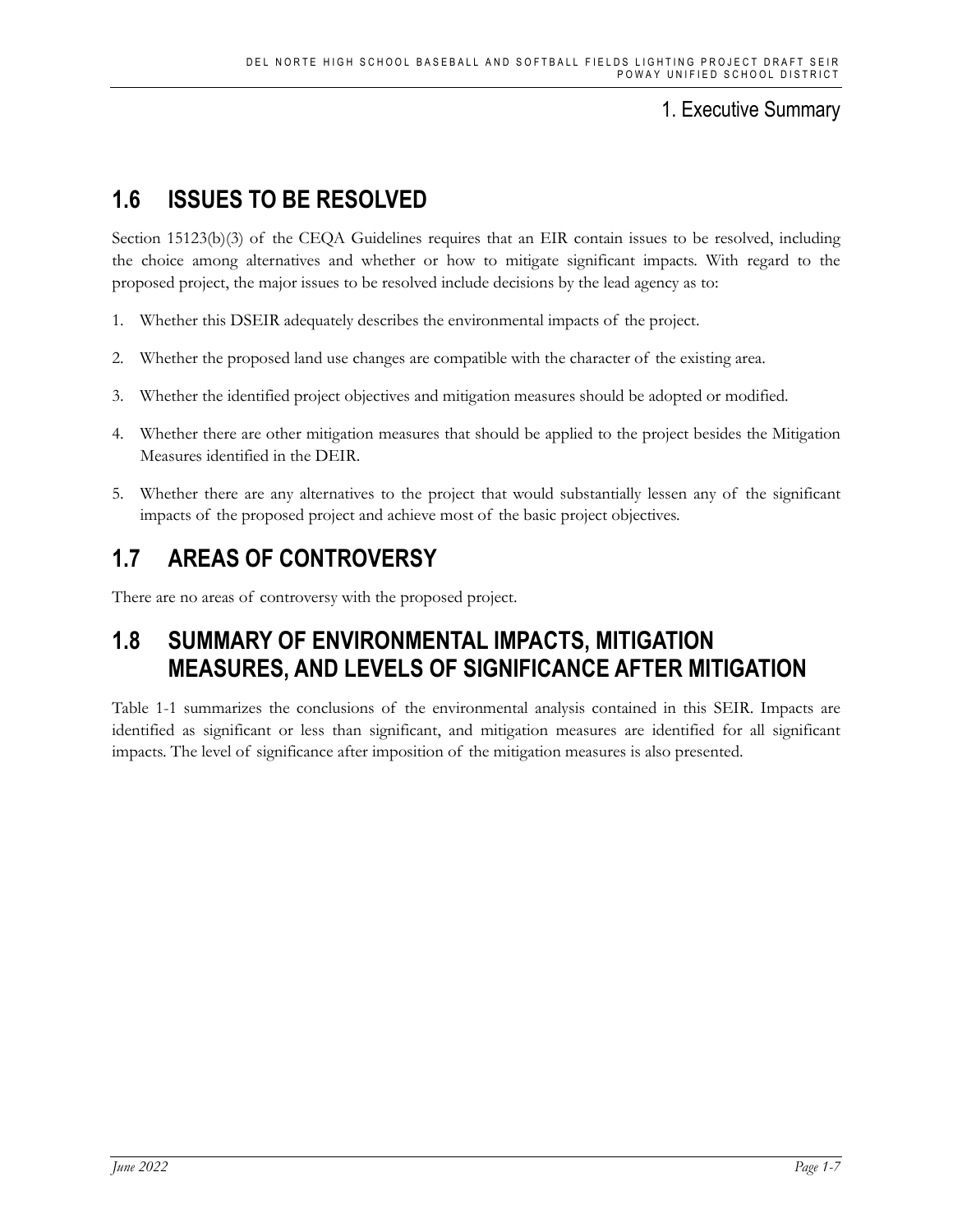*This page intentionally left blank.*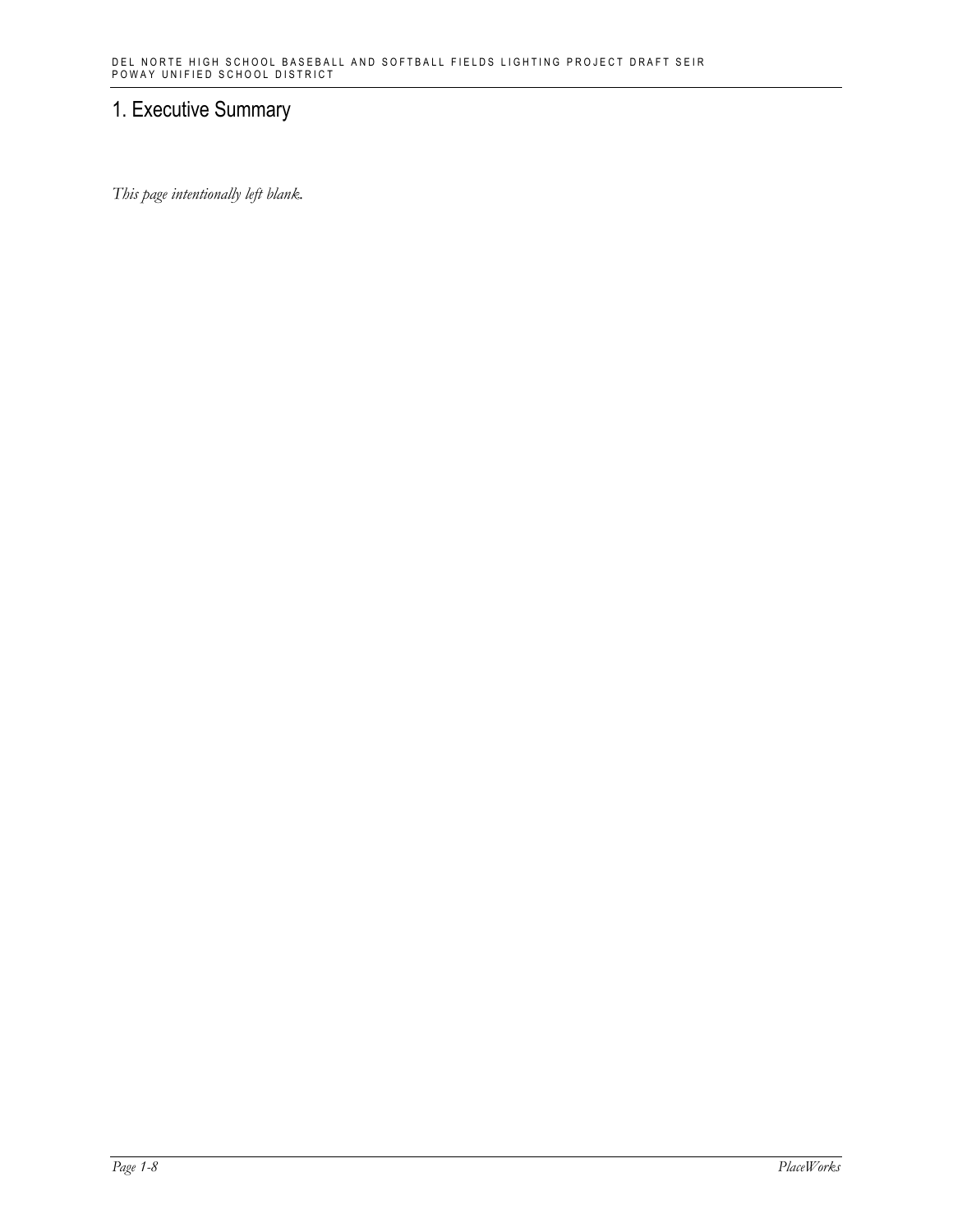#### **Table 1-1 Summary of Environmental Impacts, Mitigation Measures and Levels of Significance After Mitigation**

| <b>Environmental Impact</b>                                                                                                                                                                                    | <b>Level of Significance</b><br><b>Before Mitigation</b> | <b>Mitigation Measures</b>                                                                                                                                                                                                                                                                                                                                                   | <b>Level of Significance</b><br><b>After Mitigation</b> |  |  |
|----------------------------------------------------------------------------------------------------------------------------------------------------------------------------------------------------------------|----------------------------------------------------------|------------------------------------------------------------------------------------------------------------------------------------------------------------------------------------------------------------------------------------------------------------------------------------------------------------------------------------------------------------------------------|---------------------------------------------------------|--|--|
| <b>5.1 AESTHETICS</b>                                                                                                                                                                                          |                                                          |                                                                                                                                                                                                                                                                                                                                                                              |                                                         |  |  |
| Impact 5.1-1: The proposed project would not<br>have a substantial adverse effect on a scenic<br>vista.                                                                                                        | Less than significant.                                   | No mitigation measures are required.                                                                                                                                                                                                                                                                                                                                         | Not applicable.                                         |  |  |
| Impact 5.1-2: The proposed project would not<br>substantially damage scenic resources,<br>including, but not limited to, trees, rock<br>outcroppings, and historic buildings within a<br>state scenic highway. | No impact.                                               | No mitigation measures are required.                                                                                                                                                                                                                                                                                                                                         | Not applicable.                                         |  |  |
| Impact 5.1-3: The project site is in an<br>urbanized area, and the proposed project<br>would not conflict with applicable zoning and<br>other regulations governing scenic quality.                            | No impact.                                               | No mitigation measures are required.                                                                                                                                                                                                                                                                                                                                         | Not applicable.                                         |  |  |
| Impact 5.1-4: The proposed project could<br>create a new source of substantial light or<br>glare, which would adversely affect day or<br>nighttime views in the area.                                          | Potentially significant.                                 | $5.1 - 1$<br>The Poway Unified School District shall include specifications in its contract<br>with the lighting installer that, following completion of the project, the installer<br>shall take measures at the nearby residences, or the closest site boundary, to<br>ensure that the standard for maximum intrusion lighting (i.e., 0.5 foot-candle)<br>is not exceeded. | Less than significant.                                  |  |  |
| 5.2 AIR QUALITY                                                                                                                                                                                                |                                                          |                                                                                                                                                                                                                                                                                                                                                                              |                                                         |  |  |
| Impact 5.2-1: The proposed project is<br>consistent with the applicable air quality<br>management plan.                                                                                                        | Less than significant.                                   | No mitigation measures are required.                                                                                                                                                                                                                                                                                                                                         | Not applicable.                                         |  |  |
| Impact 5.2-2: Construction activities<br>associated with the proposed project would<br>generate short-term emissions that would not<br>exceed the applicable screening-level threshold<br>criteria.            | Less than significant.                                   | No mitigation measures are required.                                                                                                                                                                                                                                                                                                                                         | Not applicable.                                         |  |  |
| Impact 5.2-3: Long-term operation of the<br>project would not generate additional vehicle<br>trips and associated emissions in exceedance<br>of SDAPCD's threshold criteria.                                   | Less than significant.                                   | No mitigation measures are required.                                                                                                                                                                                                                                                                                                                                         | Not applicable.                                         |  |  |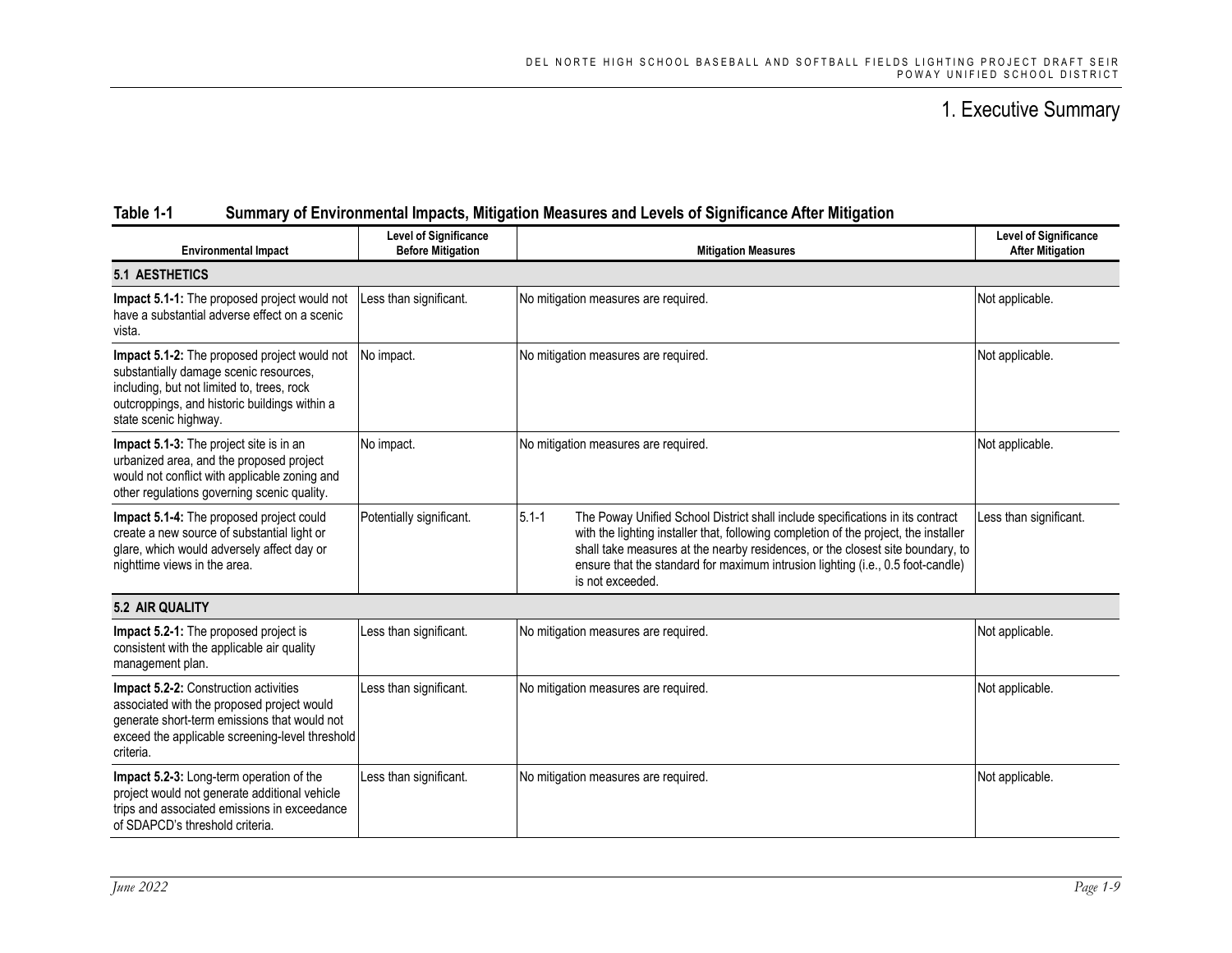#### **Table 1-1 Summary of Environmental Impacts, Mitigation Measures and Levels of Significance After Mitigation**

| <b>Environmental Impact</b>                                                                                                                                                                                     | <b>Level of Significance</b><br><b>Before Mitigation</b> | <b>Mitigation Measures</b>           | <b>Level of Significance</b><br><b>After Mitigation</b> |  |  |
|-----------------------------------------------------------------------------------------------------------------------------------------------------------------------------------------------------------------|----------------------------------------------------------|--------------------------------------|---------------------------------------------------------|--|--|
| Impact 5.2-4: Construction and operational<br>activities associated with the proposed project<br>would not expose sensitive receptors to<br>substantial pollutant concentrations.                               | Less than significant.                                   | No mitigation measures are required. | Not applicable.                                         |  |  |
| Impact 5.2-5: The proposed project would not<br>result in other emissions (such as those leading<br>to odors) adversely affecting a substantial<br>number of people.                                            | Less than significant.                                   | No mitigation measures are required. | Not applicable.                                         |  |  |
| 5.13 NOISE                                                                                                                                                                                                      |                                                          |                                      |                                                         |  |  |
| <b>Impact 5.3-1:</b> Construction activities would<br>result in temporary noise increases in the<br>vicinity of the proposed project.                                                                           | Less than significant.                                   | No mitigation measures are required. | Not applicable.                                         |  |  |
| <b>Impact 5.13-2</b> Project implementation would<br>result in long-term operation-related noise that<br>would not exceed local standards.                                                                      | Less than significant.                                   | No mitigation measures are required. | Not applicable.                                         |  |  |
| Impact 5.3-3: The project would not generate<br>excessive temporary or long-term groundborne<br>vibration and groundborne noise.                                                                                | Less than significant.                                   | No mitigation measures are required. | Not applicable.                                         |  |  |
| Impact 5.3-4: The proximity of the project site<br>to an airport or airstrip would not result in<br>exposure of future resident and/or workers to<br>airport-related noise.                                     | Less than significant.                                   | No mitigation measures are required. | Not applicable.                                         |  |  |
| <b>5.4 TRANSPORTATION</b>                                                                                                                                                                                       |                                                          |                                      |                                                         |  |  |
| Impact 5.4-1: The proposed project would not<br>conflict with a program, plan, ordinance, or<br>policy addressing the circulation system,<br>including transit, roadway, bicycle, and<br>pedestrian facilities. | Less than significant.                                   | No mitigation measures are required. | Not applicable.                                         |  |  |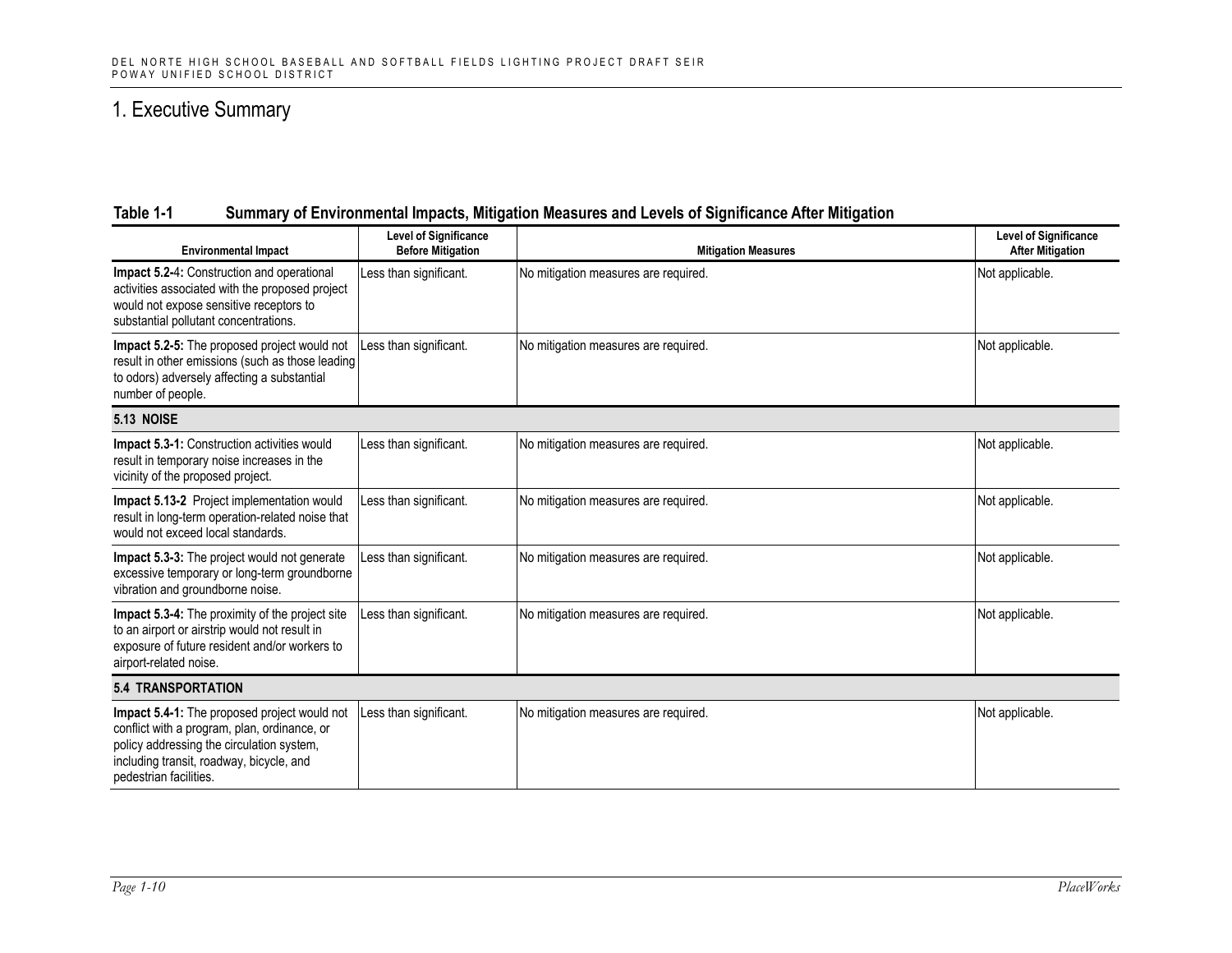#### **Table 1-1 Summary of Environmental Impacts, Mitigation Measures and Levels of Significance After Mitigation**

| <b>Environmental Impact</b>                                                                                                                                                                                            | <b>Level of Significance</b><br><b>Before Mitigation</b> | <b>Mitigation Measures</b>           | <b>Level of Significance</b><br><b>After Mitigation</b> |
|------------------------------------------------------------------------------------------------------------------------------------------------------------------------------------------------------------------------|----------------------------------------------------------|--------------------------------------|---------------------------------------------------------|
| Impact 5.4-2: The proposed project would not<br>conflict or be inconsistent with CEQA<br>Guidelines § 15064.3, subdivision (b).                                                                                        | Less than significant.                                   | No mitigation measures are required. | Not applicable.                                         |
| Impact 5.4-3: The proposed project would not<br>substantially increase hazards due to a<br>geometric design feature (e.g., sharp curves or<br>dangerous intersections) or incompatible uses<br>(e.g., farm equipment). | Less than significant.                                   | No mitigation measures are required. | Not applicable.                                         |
| Impact 5.4-4: The proposed project would not<br>result in inadequate emergency access.                                                                                                                                 | Less than significant.                                   | No mitigation measures are required. | Not applicable.                                         |